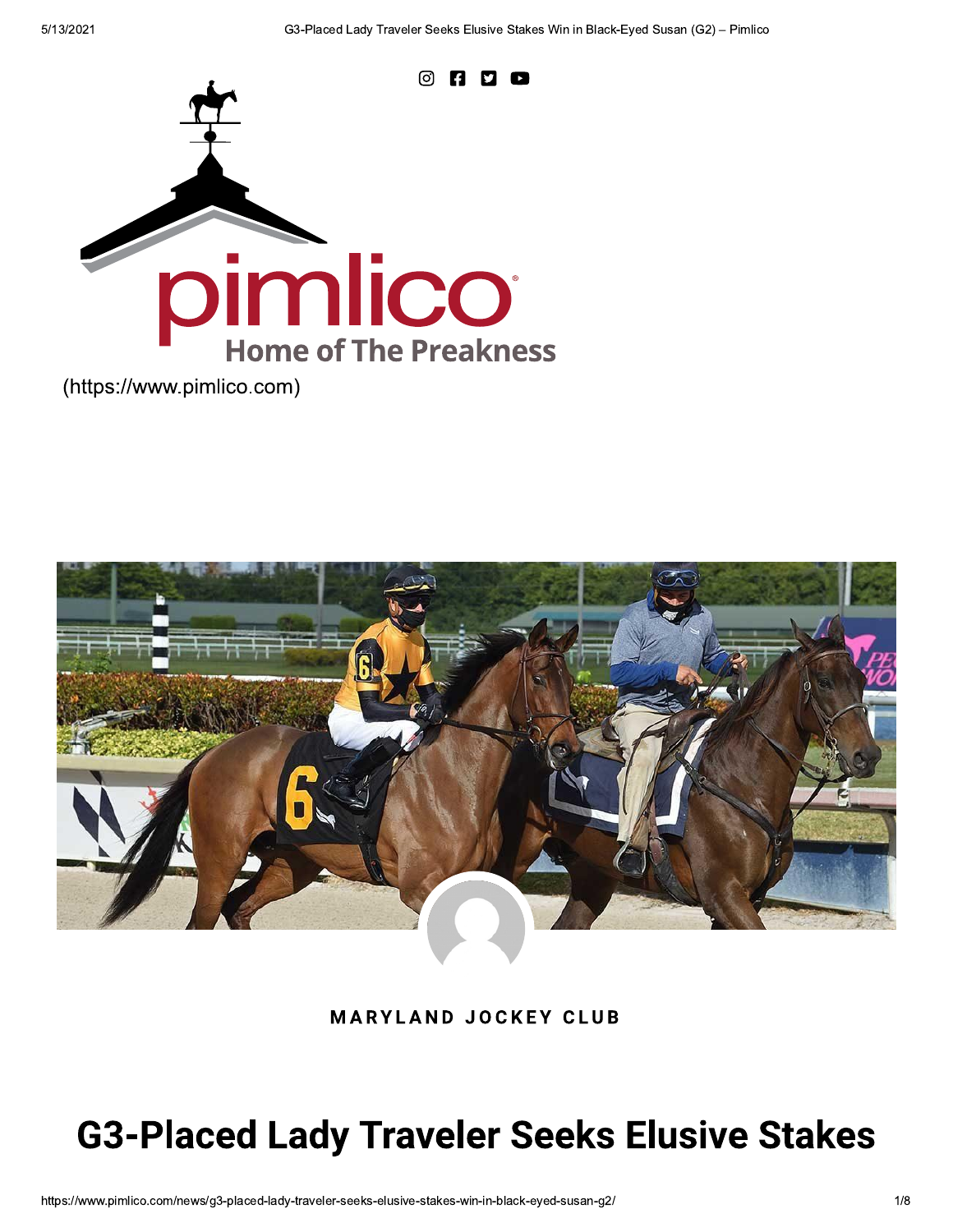G3-Placed Lady Traveler Seeks Elusive Stakes Win in Black-Eyed Susan (G2) - Pimlico

## Win in Black-Eyed Susan (G2)



#### **Contrary Breezes Friday at Pimlico for Possible Stakes Engagements** Ru

Multiple Sta (es) nnas Band t Work Friday at Pimlico ree

**BALTIMORE** - The **Joysepose The &-Peace Kinte Say** Traveler has been to trainer Dale r(bthan/swythat). BliverPaces into her career, she's not already a stakes winner.

Romans is banking on changing that next Friday, when Lady Traveler runs in Pimlico Race Course's \$250,000 Black-Eyed Susan (G2) at 1 1/8 miles. The bay daughter of Quality Road is out of the same Silver Deputy mare  $-$  Ask the Question  $-$  as the multiple Grade 1winning turf horse Heart to Heart, an earner of more than \$2 million in purses.

But, for all Lady Traveler has shown in the morning, she boasts only a maiden victory, though she was second in Gulfstream Park's Forward Gal (G3) over the winter as well as the Rags to Riches last fall at Churchill Downs. In her last start, Lady Traveler was fourth in Keeneland's Beaumont (G3) at just over seven-eighths of a mile.

"She runs fast," Romans said. "She's a filly who's doing really good. We planned on this after the Keeneland race, to stretch her out. The top 14 fillies ran in the Kentucky Oaks. Very few of them will come back. I think it's a good opportunity to win a prestigious race."

Lady Traveler worked five-eighths of a mile at Churchill Friday morning in 59 seconds flat, the fastest of the morning. Exercise rider Tammy Fox couldn't do her signature two thumbs up to signify an outstanding performance because her hands were full with the filly bouncing off the track.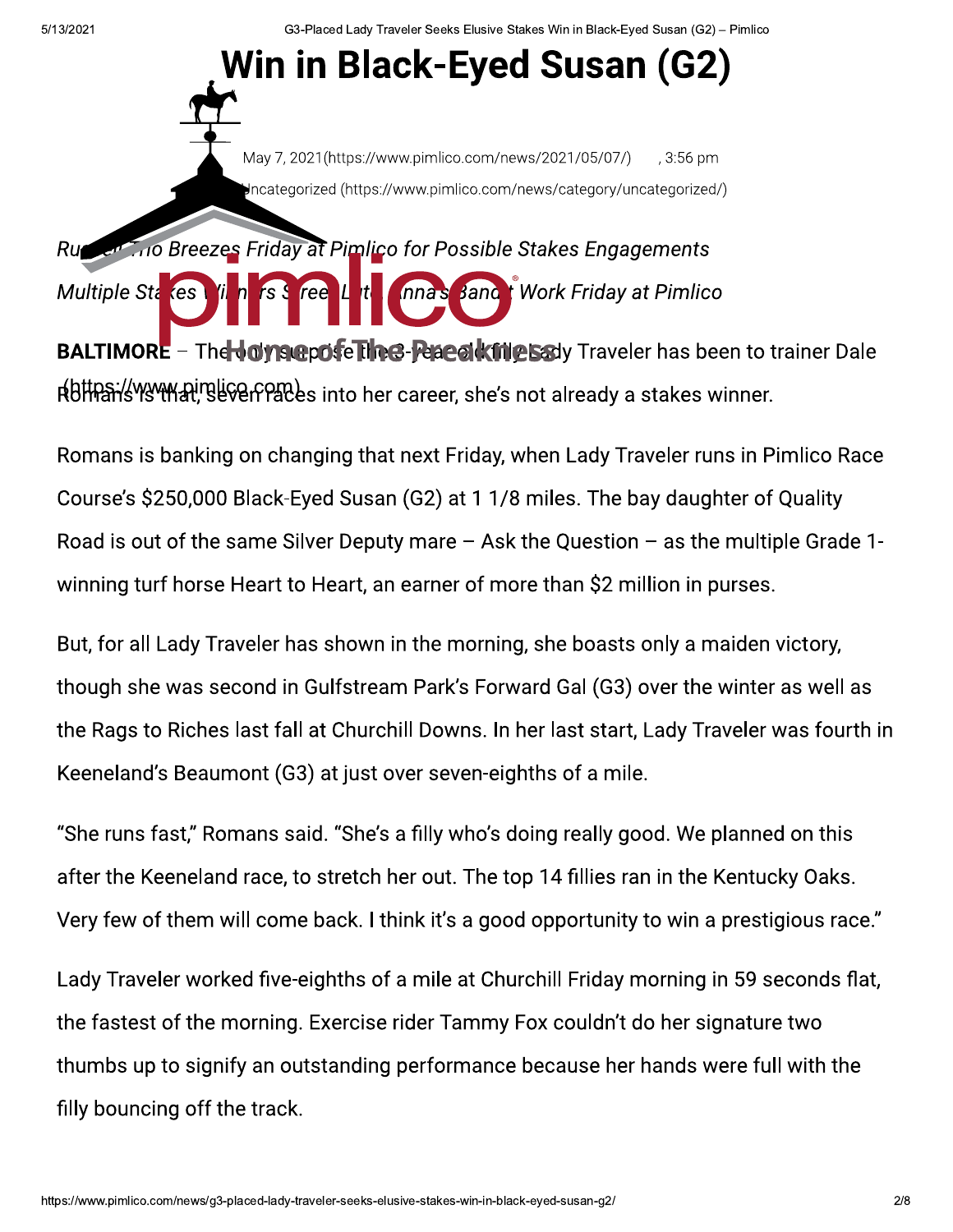worked better," Romans said. "She came off the racetrack like she did "She couldn't h∎ nothing, and shewent around there fast. I'm looking forward to getting there." E Thoroughbreds acquired Lady Traveler for \$350,000 at Keeneland's Co-owner W **Der tember Yearling Sale. Heart to Heart had retired earlier that year as a double** 2014 **Acket Vinn, r.** West Point and Mike Talla recently paid Grade 1 wir ner **411** e a e E Н \$750,000 a the OBS Spring 2-year-old sale for Ask the Question's son by \$17.4 millionie of **The Preakness** earner Arrogate, matching the fifth-highest price at that auction.<br>(https://www.pimlico.com)

"So we're hoping she adds to his pedigree," West Point's executive vice president Jeff Lifson said. "Every time Tammy gets off this filly, she's like, 'How does she ever get beat? She never gets out of gallop and she's cruising.' In the afternoon, she's graded stakesplaced, so it's not like she's an underachiever. But we think there's more there. We hope there's more there, just because she trains so beautifully and comes from a really nice family."

Romans, who won the 2011Preakness with Shackleford, is looking for his third victory in Pimlico's biggest 3-year-old filly race. To his mind, he's really going for a fourth Black-Eyed Susan, but Smarty N Pretty was disqualified from first to second for interference in 2006. Romans got to keep the victories by Keen Pauline in 2015 and Go Maggie Go the next year.

"I love the weekend," Romans said. "I think it's the most fun weekend in racing. There's so much pressure that goes into the Derby; it's like a release valve when you get up there. And all those guys in the Preakness are in the same barn, and how they treat the help is phenomenal. I'm glad to be going up and have some fun."

#### **Russell Trio Breezes Friday at Pimlico for Possible Stakes Engagements**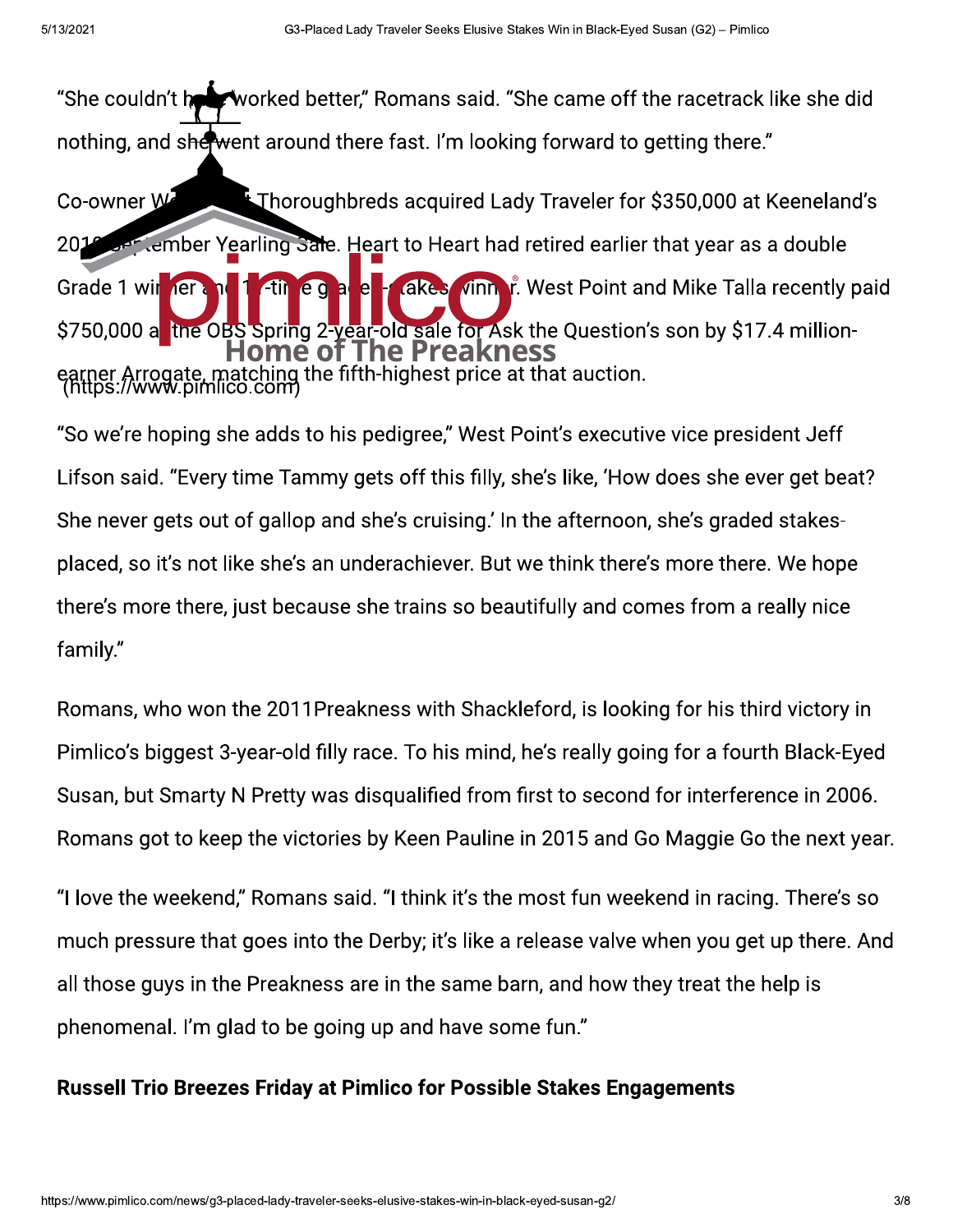Of the several **Accession** Brittany Russell worked Friday morning at Pimlico Race Course, three  $-\frac{1}{2}$  Fream Big Dreams, Juror Number Four and Out of Sorts  $-$  are possible to make their networks in stakes over Preakness weekend.

"Every arrival well, actually," Russell said. Dream Big Dreams is nominated to the \$100,000 S Bang TT3 ea c d rewm erso a sweepstakes going 1 1/16 miles May 15 on the undercard of the 146th Preakness Stakes (G1).<br>Home of The Preakness "Evention" y went well, actually," Ru<br>
S100,000 S Band of the 14oth F<br>
15 on the undercard of the 14oth F<br>
Ahtter-diversited with the 14oth F<br>
Dream Big Dreams – by Grade 3 w<br>
fourth-fastest of 35 horses.<br>
"Dreams worked g

a652/X7=/B58@19>8991489082/084@E541142/54/C789C791B861[54E0U]5/b5=416D54?G \$%&--#(#" Dream Big Dreams  $-$  by Grade 3 winner Bandbox  $-$  went a half-mile in 48.20 seconds, fourth-fastest of 35 horses.

"Dreams worked good. We entered in an allowance that didn't go, but it's back up for Thursday [May 13]. If that race goes, that would be the ideal spot," Russell said. "If not, we need to think about who's going to come to the Sir Barton and go from there."

Given an identical time for the same distance was Juror Number Four, like Dream Big Dreams owned by Cash is King and LC Racing. She was second in a six-furlong allowance April 23 at Pimlico in her first start since rallying to finish 1 34 lengths behind multiple stakes winner Street Lute in the Maryland Juvenile Filly Championship Dec. 5 to cap her 2year-old campaign.

Juror Number Four is nominated to both the \$250,000 Black-Eyed Susan (G2) at 1 1/8 miles and \$150,000 Miss Preakness (G3) sprinting six furlongs, both May 14.

"Juror Number Four went really nice and the Miss Preakness is still in consideration," Russell said. "I'm not sure she's ready to stretch out quite yet."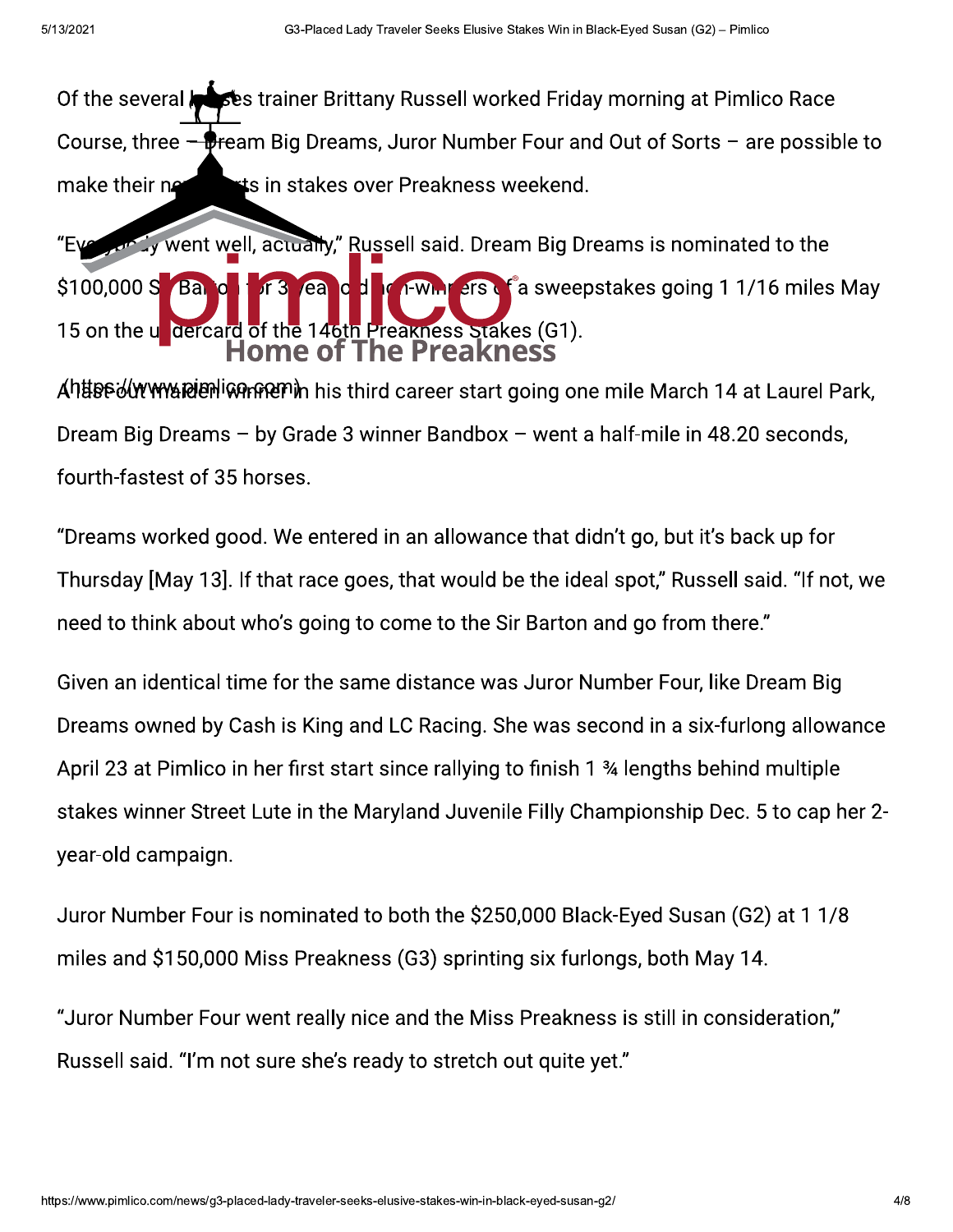S' Out of Sorts, yet to make her 3-year-old debut after placing in back-to-Respect the Va back stakes to end 2020, went five furlongs in 1:03.40 under Russell's husband, jockey **s** is expected to make her first turf start in the one-mile, \$100,000 Sheldon Ruse Hilltop-May 14.

e just wan ed to do something steady and make sure "Sorts work ell **d** q **KUS** a she galloped out good, and Sheldon loved her **The Preakness** lome **OT** 

Rutherl/werestography of the \$150,000 Maryland Sprint (G3) for Gaining Ground Racing's Yodel E.A. Who, a 5-year-old gelding that won first off the claim Feb. 6 at Gulfstream Park and since ran fourth in the Sir Shackleton and most recently third, beaten a half-length, in a 6 1/2-furlong optional claiming allowance May 1 at Belmont Park.

The six-furlong Maryland Sprint, for 3-year-olds and up, is run May 15. Entries for the May 14 card will be taken Sunday, May 9, and entries for the May 15 program are due Monday, May 10.

"Yodel might come down. He's up at Belmont right now," Russell said. "He came out of that race bouncing pretty hard so we're going to give it a couple days. Obviously we need to make a decision by Monday."

### Multiple Stakes Winners Street Lute, Anna's Bandit Work Friday at Pimlico

Street Lute and Anna's Bandit, who together have won 17 stakes, each breezed Friday at Pimlico Race Course for trainer John 'Jerry' Robb ahead of stakes engagements on Preakness weekend.

Lucky 7 Stables' Street Lute went four furlongs in a bullet 46.80 seconds, fastest of 35 horses. The chestnut daughter of Street Magician is expected to make her graded-stakes debut in the \$150,000 Miss Preakness (G3) for 3-year-old fillies sprinting six furlongs May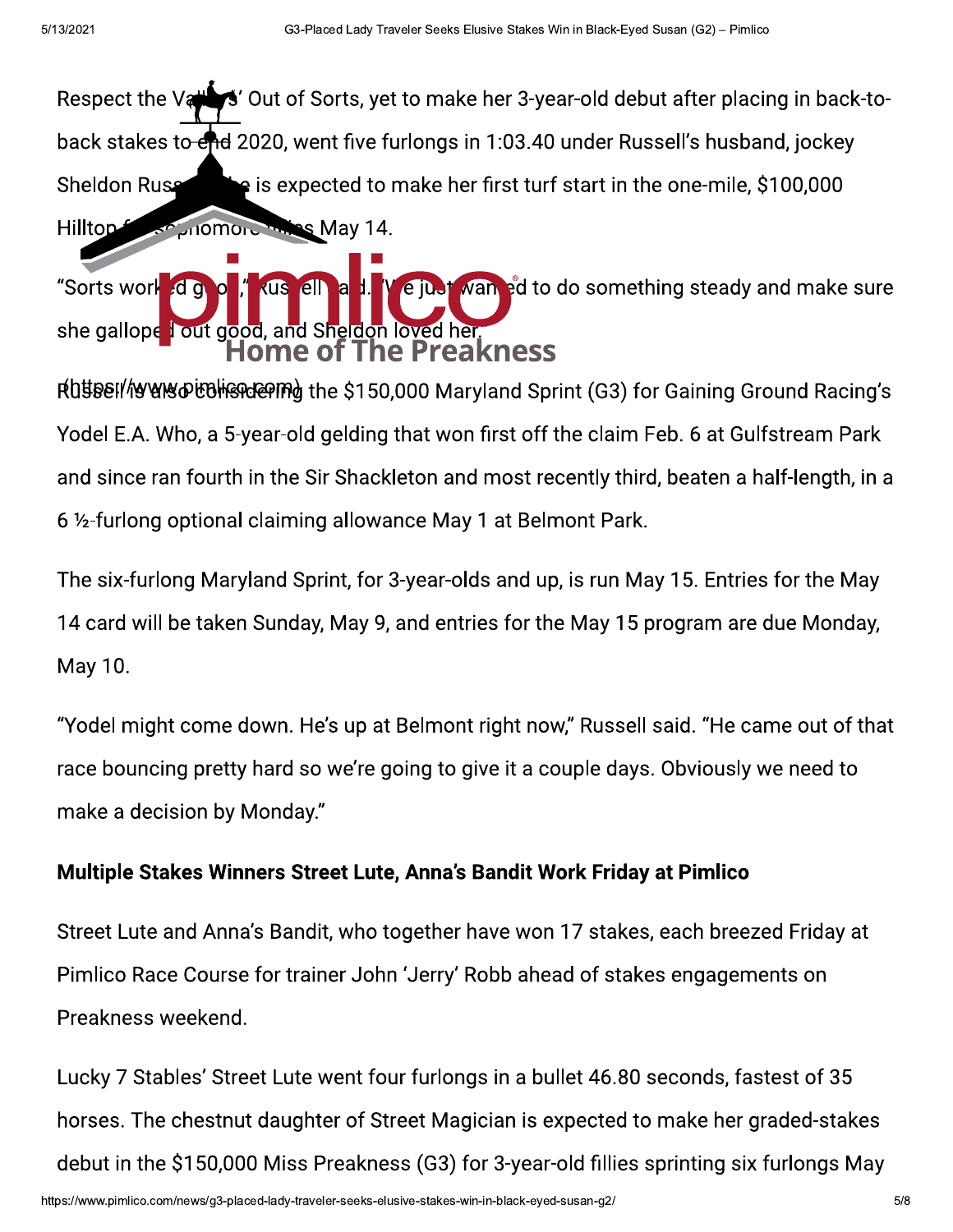14. Street Lute had **A** five-stakes win streak snapped when third by five lengths as the favorite in the one-min set of the Wire March 13 at Laurel Park. Robb skipped the 11/16-mile  $\frac{1}{2}$  Miss April 24 to point for the Miss Preakness. Anna's Ban it, ovir a by obl a c v fe Girl's N Guts No Glory Farm, was timed in 1:14.80 for six furlengen lead free leader and was not raced in 10 months s**iMteS**il**MYMYgRHTHC®©M&d**e 1-placed Chalon in the Dashing Beauty last July at Delaware In the one-minister of the Wire M<br>
Web They Miss April 24 to point f<br>
Anna's Ban<br>
1:14.80 for six furlences Theed year<br>
six furlences Theed year<br>
six furlences<br>
4<br>
She's doing great," Robb said. "Sh<br>
some good."<br>
Anna's Ba

Park.

"She's doing great," Robb said. "She's looking really good. The break looked like it did her some good."

Anna's Bandit owns 17 wins and \$782,655 in purse earnings from 36 career starts. Eleven of her victories have come in stakes, seven of them in 2019, when she tied for the most wins of any female in the country that year with nine.

### **SHARE THIS POST**

|            |                                 | O       |        | in | ட |
|------------|---------------------------------|---------|--------|----|---|
| 0 Comments |                                 | Sort by | Oldest |    |   |
|            | Add a comment                   |         |        |    |   |
|            | <b>Facebook Comments Plugin</b> |         |        |    |   |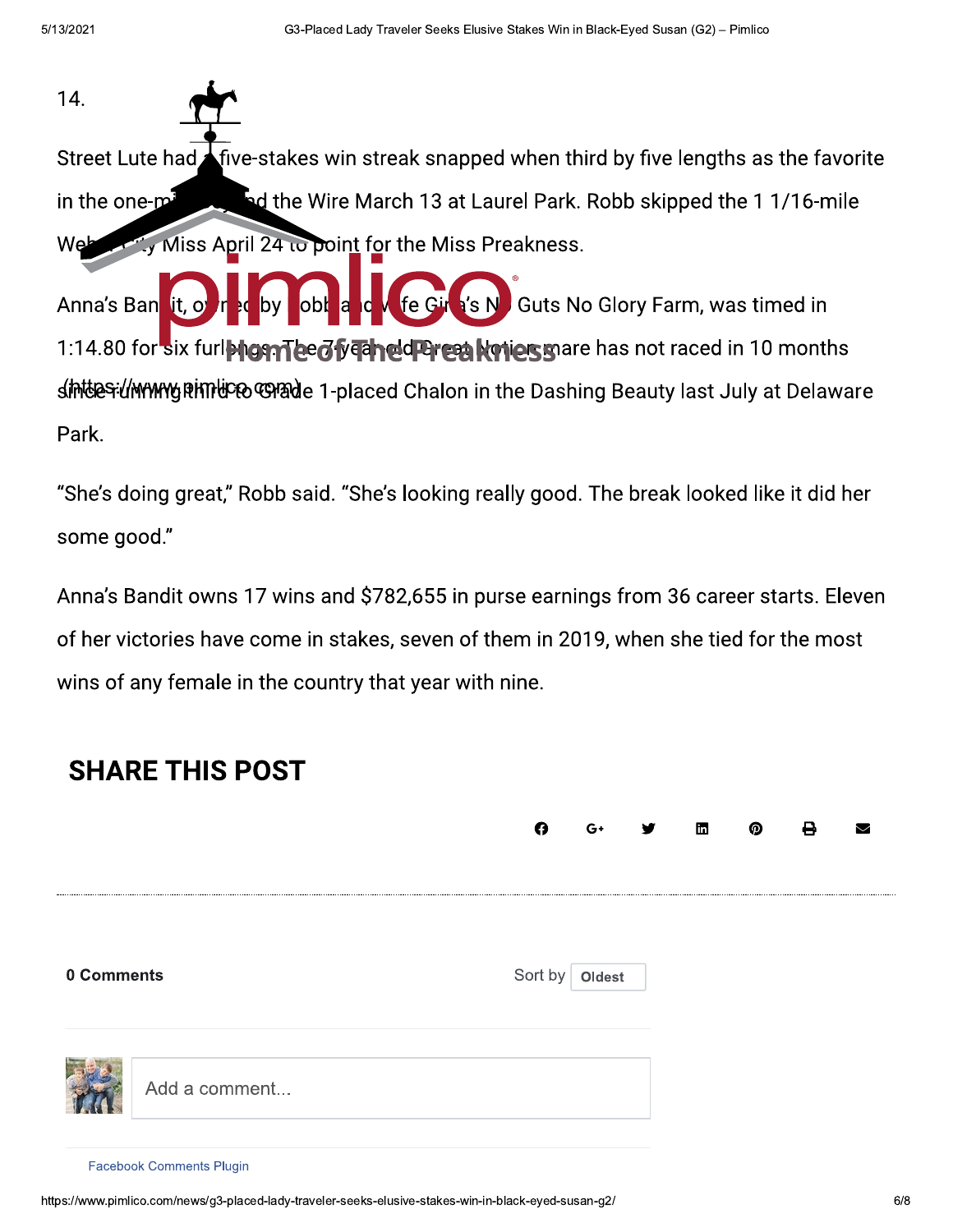

#### **SOCIAL MEDIA**

U) INSTAGRAM(HTTPS://WWW.INSTAGRAM.COM/PIMLICORC)

**S TMACHROOK(HITPS://WWW.FACEBOOK.COM/P** 

FACEBOOK(HTTPS://VWW.FACEBOOK.COM/PIMLICO)<br>LATTWITTER(HTTPS://TWITTER.COM/PIMLICORC)

W YOUTUBE(HTTPS://WWW.YOUTUBE.COM/USER/MARYLANDRACING)

5201 Park Heights Avenue

Baltimore, MD 21215

Phone: (410) 542-9400

Email: info@marylandjockeyclub.com

 $\blacktriangleright$  MJC Media (https://www.pimlico.com/wp-Guide content/uploads/2021/04/2021\_MJC\_Media\_Guide\_FINAL.pdf)